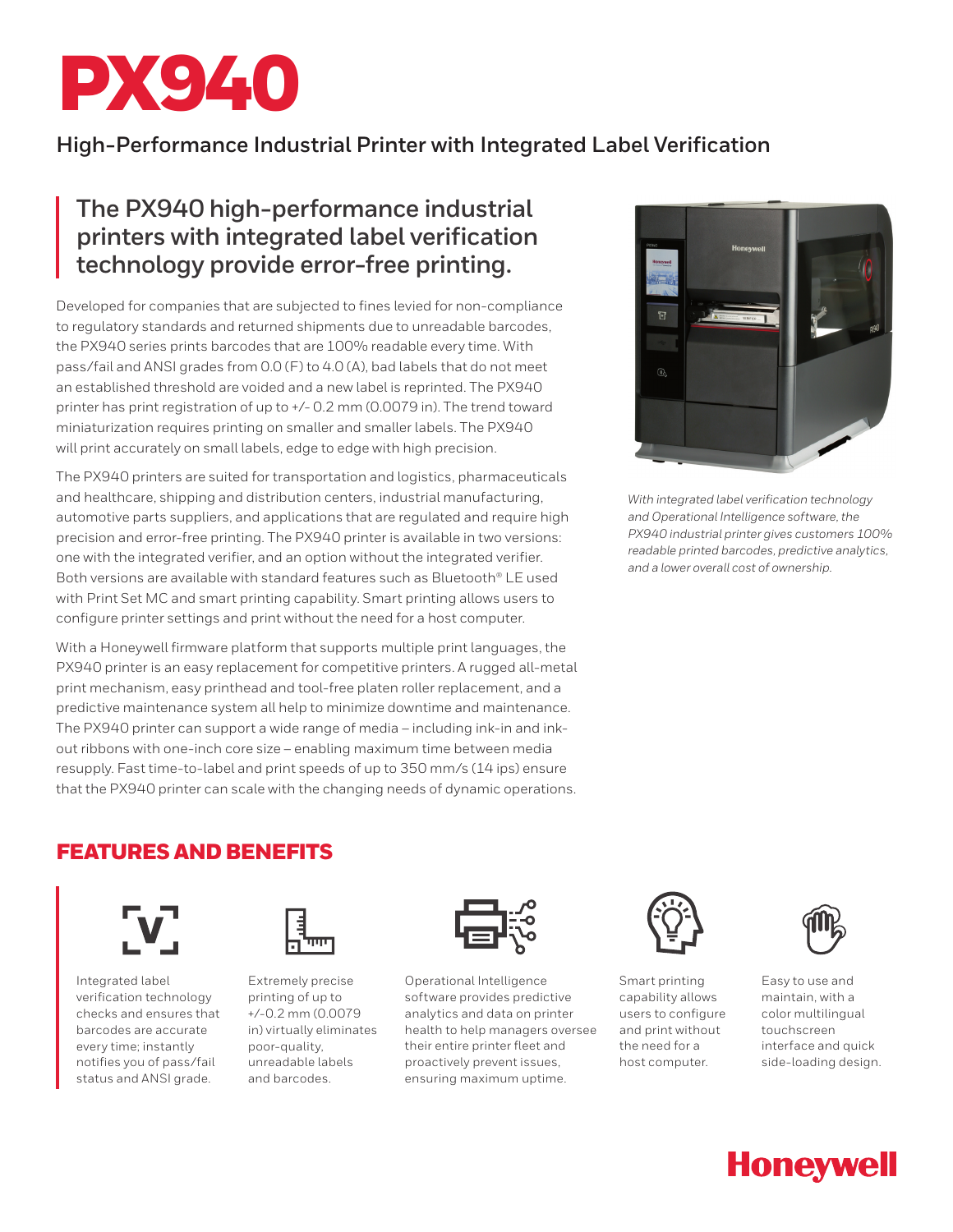# **PX940 Series** Technical Specifications

#### **STANDARD**

**Print Method:** Thermal Transfer and Direct Thermal 3.5 in color touch LCD Foldable clear media door Dual Label Stop Sensor for precision printing Dual Core 1 GB processor (ARM® Cortex® A9 core) 256 MB Flash memory 1 GB DDR3 SDRAM Multi-GB USB memory device (FAT16/FAT32) Internal real-time clock

#### **MECHANICAL**

#### **PX940/PX940 Verifier Version:**

**L x H x W:** 506 mm x 398.7 mm x 261 mm (19.92 in x 15.70 in x 10.28 in) **Weight:** 23 kg (50.71 lbs) **PX940:**

**Weight:** 23 kg (50.71 lbs)

### **PX940 Verifier Version:**

**Weight:** 23.5 kg (51.81 lbs)

#### PRINT SPECIFICATIONS

**Print Resolution: At 203 dpi:** 8 dots/mm **At 300 dpi:** 11.8 dots/mm

#### **Print Speed:**

**At 203 dpi:** 50–350 mm/s (2–14 ips) **At 300 dpi:** 50–300 mm/s (2–12 ips) **At 600 dpi:** 25–150 mm/s (1–6 ips)

#### **Maximum Width:**

**At 203 dpi:** 108 mm (4.25 in) **At 300 dpi:** 105.7 mm (4.16 in) **At 600 dpi:** 105.6 mm (4.16 in)

#### **Maximum Continuous Print Length:**

**At 203 dpi:** 4.8 m (15.75 ft) **At 300 dpi:** 2.2 m (7.22 ft) **At 600 dpi:** 0.55 m (1.81 ft)

### BARCODE VERIFIER SPECIFICATION

(PX940 Verifier Version only) **Scan Resolution:** 600 dpi **Maximum Scan Width:** 108 mm (4.25 in) **Light Source:** 660 nm **Maximum Verification Speed: At 203 dpi and 300 dpi:** 200 mm/s (8 ips)

**At 600 dpi:** 150 mm/s (6 ips)

#### **Barcode Orientation:**

**Linear (1D) Barcode:** Picket or Ladder **2-Dimensional (2D) Barcode:** 4 directions **Barcode Verification Modes:** Linear (1D) barcode verification conforming to ISO/IEC 15146-2016; 2-Dimensional (2D) barcode verification conforming to ISO/IEC 15415- 2011; Read/No Read Barcode verification

**Minimum Linear (1D) Bar Width:** 10 mils (0.254 mm)

**Minimum 2D Cell Size:** 15 mils (0.381 mm) **Supported Symbologies:** Code 39, HIBC 39, Code 128, ISBT 128, HIBC 128, EAN 8, EAN 13, EAN 128, UPC A, UPC E, Interleaved 2 of 5, ITF 14, Data Matrix, ISBT Data Matrix

**Maximum Verification Length:** 304.8 mm (12 in)

**Maximum Voiding Length:**

**Batch Print:** 152.4 mm (6 in)

**On Demand Mode:** 304.8 mm (12 in) **Maximum Number of Barcodes** 

**per Label:** 32

**Minimum Media Opacity:** 80% **Maximum Operating Ambient Light:** 5000 lux

**Verification Reports:** Statistics and detailed reporting is available through printer web page, USB thumb drive, Verifier Integration Interface (VII), or FTP

#### MEDIA SPECIFICATIONS

**Media Type:** Gap, black mark, tag, hole, notch, or continuous

**Maximum/Minimum Width (Label and Liner):** 114/20 mm (4.5/0.79 in)

**Minimum Label Length: Tear-Off Mode:** 3.0 mm (0.12 in) **Self-Strip Mode:** 12.7 mm (0.5 in) **Rewind Mode:** 6.0 mm (0.24 in)

**Thickness (Label and Liner):** 3 mil to 10 mil **Configuration:** Roll-fed (wound out only) or fanfold

**Label Roll Maximum Diameter:** 212.7 mm (8.375 in)

**Label Roll Core:** 76 mm (3 in) or 388 mm (1.5 in)

#### RIBBON SPECIFICATIONS

**Ribbon Spindle:** Both ribbon coated side in and out

**Roll Max. Diameter:** 80 mm (3.15 in), approximately 450 m (1,476 ft)

**Core ID:** 25 mm (1 in)

**Maximum/Minimum Width (Ribbon and Core):** 110/51 mm (4.33/2.0 in)

**Type:** Wax, mid-range, resin

**Genuine Honeywell Media:** www.honeywellaidc.com/media

#### INTERFACES

**Standard:** USB 2.0 Host (x2) USB 2.0 Device Ethernet 10/100 Mbps RS-232, up to 115.2 KB/s Bluetooth LE (for Print Set MC only) Static NFC tag (Bluetooth MAC address)

#### USER INTERFACE LANGUAGES:

**On Color Touch LCD and Web Interface:** English, Italian, French, Spanish, Portuguese, German, Russian, Chinese Traditional and Simplified, Korean, Japanese, Thai

#### POWER SUPPLY

200 watt rated power supply with PFC **AC Voltage:** 100V AC to 240V AC, 50 Hz to 60 Hz

#### OPERATING ENVIRONMENT

**Operating Temperature:** +5°C to +40°C (+41°F to +104°F)

#### **Storage Temperature:**

**PX940:** -20°C to +70°C (-4°F to +158°F) **PX940 Verifier Version:** -20°C to +60°C (-4°F to +140°F)

**Humidity:** 20% to 85% non-condensing

#### ACCESSORIES

Verifier Calibration Card (applicable to PX940 Verifier Version only) Wireless Board (IEEE 802.11 a/b/g/n/ac) Parallel Board (IEEE 1284) Applicator Interface Board Peel Off module (factory configurable) Rewinder module (factory configurable) 1.5 in non-collapsible inner core diameter on media and rewinder take-up (factory configurable)

#### SOFTWARE

**Printer Command Languages:**

Fingerprint (FP) Direct Protocol (DP) Intermec Printer Language (IPL) support on 203 dpi and 300 dpi only ZSim2 (ZPL-II) DPL XML-enabled for SAP® AII and Oracle® **WMS** 

**Applications/Drivers:** InterDriver Windows® printer driver, CUPS driver for Linux, Honeywell Device Types for SAP, Honeywell label design and print package

#### **Smart Printing Languages:**

**Honeywell C# for Printers:** Smart Printing Developer Resource Kit; write apps with .NET-compatible development environments; barcode verification disabled when running C#

**Configuration and Device Management Support:** Print Set for printer configuration; sophisticated web interface for configuration, upgrades, and 1:1 management; Print Set MC (Android™ and Apple® iOS) for printer configuration and AR user guide via Bluetooth LE only